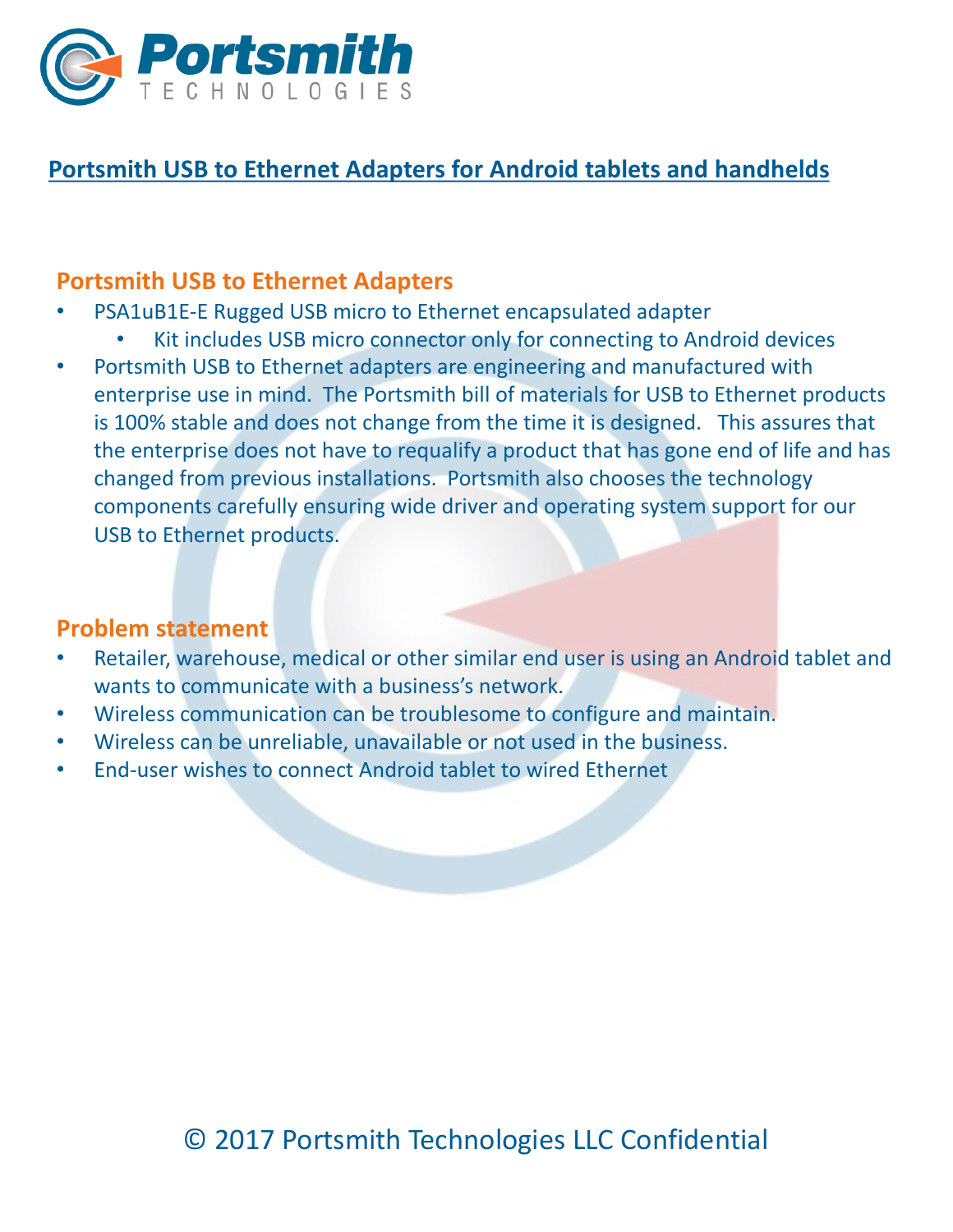

## **Actions**

- The end user tablet has a micro USB connector. This is the case on most Android tablets
- The end users tablet manufacturer has enabled the SMSC USB to Ethernet driver in their version of the Android operating system. (Because of the nature of various manufacturers implementation of hardware and their version of the Android OS, it is up to the manufacturer to enable this feature. It is not possible to load a driver like in Windows OS.)
- The PSA1uB1E-E Rugged USB micro to Ethernet encapsulated adapter is connected to the tablet USB micro connector
- PSA1uB1E-E Rugged USB micro to Ethernet encapsulated adapter Is connected to the business's local area network

### **Results**

The tablet automatically connects to the business's wired local area network.